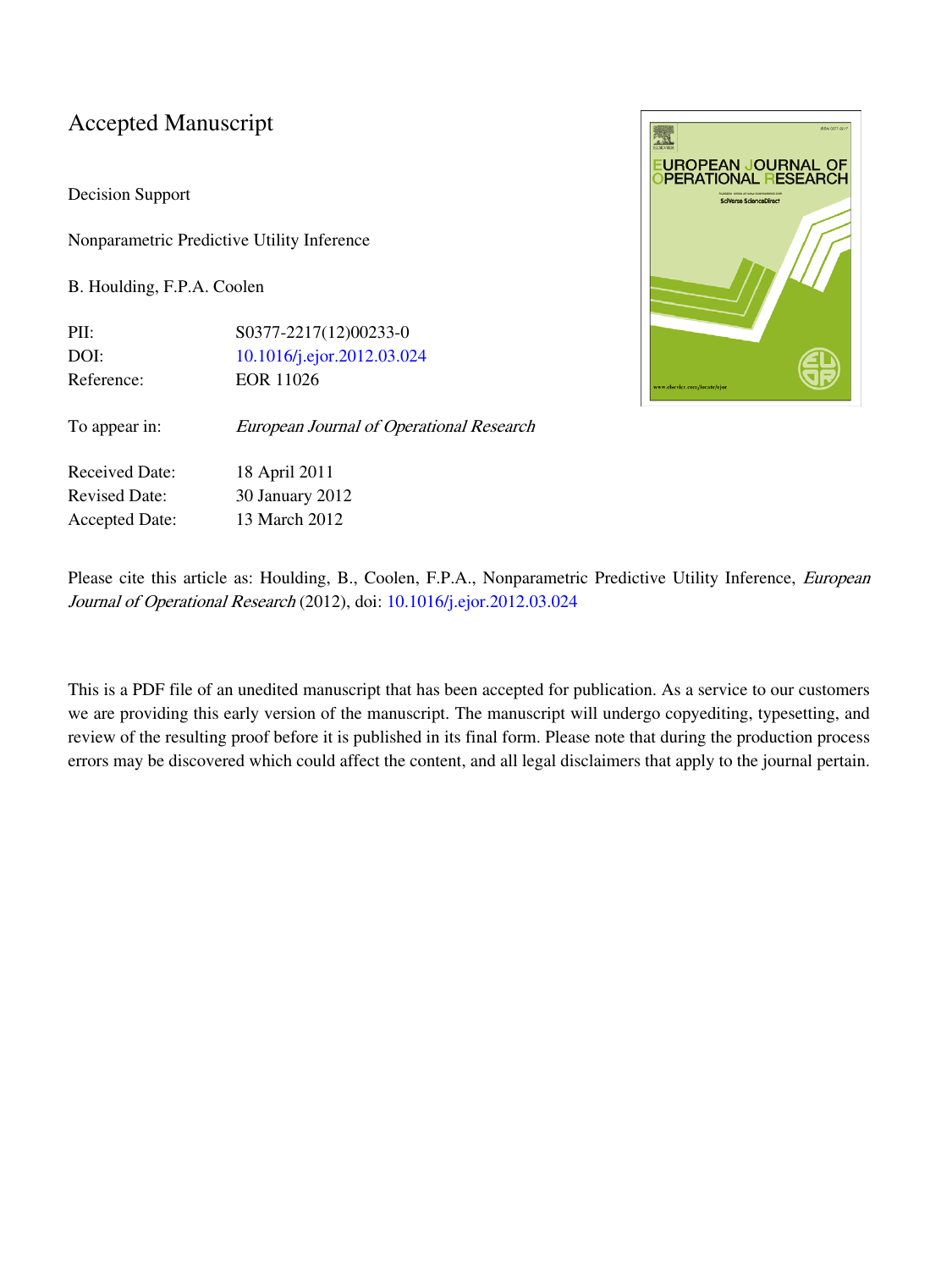## **CEPTED MANUSCRI**

### Nonparametric Predictive Utility Inference

B. Houlding<sup>a,\*</sup>, F.P.A. Coolen<sup>b</sup>

*<sup>a</sup>Discipline of Statistics, Trinity College Dublin, Ireland. <sup>b</sup>Department of Mathematical Sciences, Durham University, UK.*

#### Abstract

We consider the natural combination of two strands of recent statistical research, *i.e.*, that of decision making with uncertain utility and that of Nonparametric Predictive Inference (NPI). In doing so we present the idea of Nonparametric Predictive Utility Inference (NPUI), which is suggested as a possible strategy for the problem of utility induction in cases of extremely vague prior information. An example of the use of NPUI within a motivating sequential decision problem is also considered for two extreme selection criteria, *i.e.*, a rule that is based on an attitude of extreme pessimism and a rule that is based on an attitude of extreme optimism.

*Key words:* Decision Analysis, Nonparametrics, Predictive Inference, Exchangeability, Uncertain Utility.

#### 1. Introduction

The Bayesian paradigm, *e.g.*, [14], coupled with the expected utility hypothesis of [6], provides a transparent and attractive methodology for solving problems of decision making under uncertainty. In this approach preferences over a set of possible decisions are reconstructed by taking into account both the probability that each decision leads to a particular outcome, and the relative preference for obtaining that outcome as measured by its utility value. Furthermore, if the outcome that pertains from a particular decision depends on the value of an unknown random quantity, then the probabilities associated with the set of possible decision outcomes are typically assumed to be subject to an assigned prior parametric distribution. Learning then occurs following observation of data that has a probabilistic dependence with the unknown random quantity of interest, and the usual 'posterior is proportional to likelihood times prior' of Bayes' Theorem is employed.

However, implicit within this theory (and hence necessary for its application) is the assumption that the Decision Maker (DM) knows her preferences, meaning that she can assign an appropriate utility function (with domain the full set of all possible decision outcomes) for use within the problem. In applications this is usually achieved by either assuming a fixed utility form, *e.g.*, a logarithmic utility function for monetary returns, or by selecting specific utility values for particular and relevant decision outcomes. As such, classical Bayesian subjective expected utility theory does not permit inherent uncertainty in preferences over decisions. It also does not allow the learning of utility and specifies that the DM will never be surprised by the utility of a realized outcome.

Nevertheless, not for all situations is the assumption of a known preference relation over outcomes deserved, and often a DM may instead need to learn her preferences through suitable experimentation. Indeed, a DM may consider it inappropriate to assign a particular and fixed utility value for any outcome that is novel or unfamiliar, choosing instead to only do so after direct experience or exposure. Such cases of utility uncertainty motivate so-called adaptive utility theory, *e.g.*, [13], [25], and [24, 26], which generalizes the traditional utility concept by only requiring the utility function be known up to the value of some

<sup>§</sup>Corresponding author, address: Rm 105, Discipline of Statistics, Lloyd's Institute, Trinity College Dublin, Dublin 2, Ireland. E-mail: brett.houlding@tcd.ie, tel: +353 (0) 1896 2933, fax: +353 (0) 1 677 0711.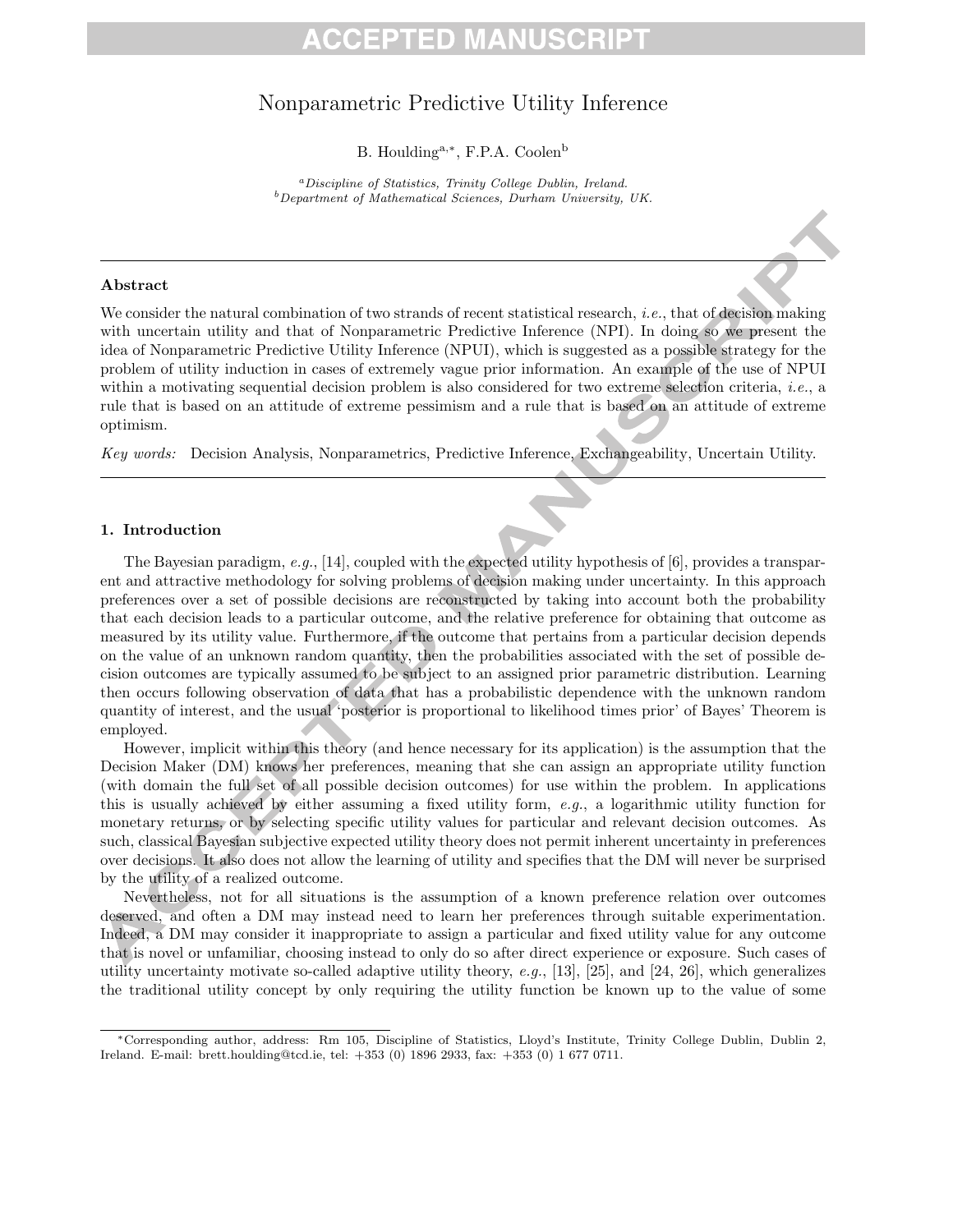uncertain utility parameter. The principal idea of adaptive utility is then to treat the uncertain utility parameter in the same manner that unknown random quantities are typically treated in standard Bayesian statistical inference, *i.e.*, they are subjected to a parametric learning model in accordance with Bayes' Theorem. Yet, and despite adaptive utility theory explicitly permitting a DM to remain uncommitted to a presumed known and correct utility function, its previous use has required knowledge of a precise and meaningful prior distribution concerning true preferences, something that is unlikely to be considered either reasonable or justifiable when selecting from outcomes that include (initially) new and foreign possibilities.

Rather than assuming a precise prior distribution over an uncertain utility parameter, interest here is in the use of the Nonparametric Predictive Inference (NPI) technique of [8, 10], and [3], which is a low structure statistical technique arising naturally as a result of Hill's  $A_{(n)}$  assumption, [21, 22, 23]. Given a known ordered series of utility values that are considered subject to a post-data exchangeability assumption, Nonparametric Predictive Utility Inference (NPUI) proceeds by assigning equal mass to the probability that a new utility value falls within any of the intervals formed by the known ordered utility, leading to the quantification of such utility uncertainty through interval probability.

An outline of the remainder is as follows; Section 2 reviews the concept of uncertain utility and briefly describes how this can be taken into account through adaptive utility theory, whilst Section 3 reviews the statistical technique of NPI. In Section 4 the two strands of uncertain utility and nonparametric predictive inference are combined to formally introduce the NPUI model, with an illustrative example being given in Section 5. Finally, Section 6 concludes with a discussion of possible future directions.

#### 2. Uncertain Utility

The assumption that a DM can accurately identify the utility value of any considered decision outcome is prevalent within the theory and application of Bayesian decision making under uncertainty. Often this will be through the use of an assumed model for the utility of outcomes from a continuous domain, *e.g.*, a logarithmic model for monetary returns. Alternatively, specific utility values may be considered appropriate following suitable introspection concerning the decision problem. In either case, the possibility that a DM may not *a priori* know their preference for a given outcome is often ignored.

In contrast, the theory of adaptive utility, as introduced by [13] and further developed by [25] and [24, 26], generalises classical Bayesian decision theory, suggesting a methodology for decision selection even when the DM is unable to fully specify her preferences. In this setting the DM is permitted to be uncertain over her true preferences, with the appropriate utility function over decision outcomes only being known up to the value of some uncertain parameter  $\theta$ . Such a parameter is referred to as the DM's *state of mind*, and it can be used to model uncertainty over any aspect of the DM's preferences, with interesting examples including vectors of unknown trade-oÆ weights or unknown level of risk aversion. Notationally, such a dependence between the utility function  $u(\cdot)$  and the state of mind  $\theta$  was displayed via the inclusion of a conditioning argument, *e.g.*,  $u(\cdot|\theta)$ .

Instead of assuming that the utility function is fully known, adaptive utility theory makes use of a probabilistic specification concerning the uncertain state of mind  $\theta$ . Bayesian updating can then occur once the DM receives additional information concerning her true preferences, and previous examples considered for such utility related information include noise corrupted observations of the true utility value, or the sign of the diÆerence between the prior expectation of the utility value for a given outcome and the utility value that was actually received (*i.e.,* an indication of elation or disappointment). An adaptive utility function  $a_{\mu}u(\cdot)$  was then defined as the expectation of the possible utility values with respect to beliefs over the state of mind, *i.e.*,  $_{a}u(\cdot) = E_{\theta}[u(\cdot|\theta)].$ 

In essence, the use of adaptive utility theory is analogous to the use of a hierarchical prior within robust Bayesian analysis, *e.g.*, [5]. A utility value, once scaled to fall within the interval [0*,* 1], corresponds to a probability, with the utility of decision outcome  $o$  being that probability  $p$  which makes the DM indifferent between receiving  $\sigma$  for sure, or selecting the decision which results in most preferred outcome  $\sigma^*$  with probability  $p$  and least preferred outcome  $o<sub>∗</sub>$  otherwise, see [15]. Adaptive utility theory allows the DM to be uncertain of the value of p that results in her indifference, instead considering a non-degenerate prior subjective probability distribution for its value.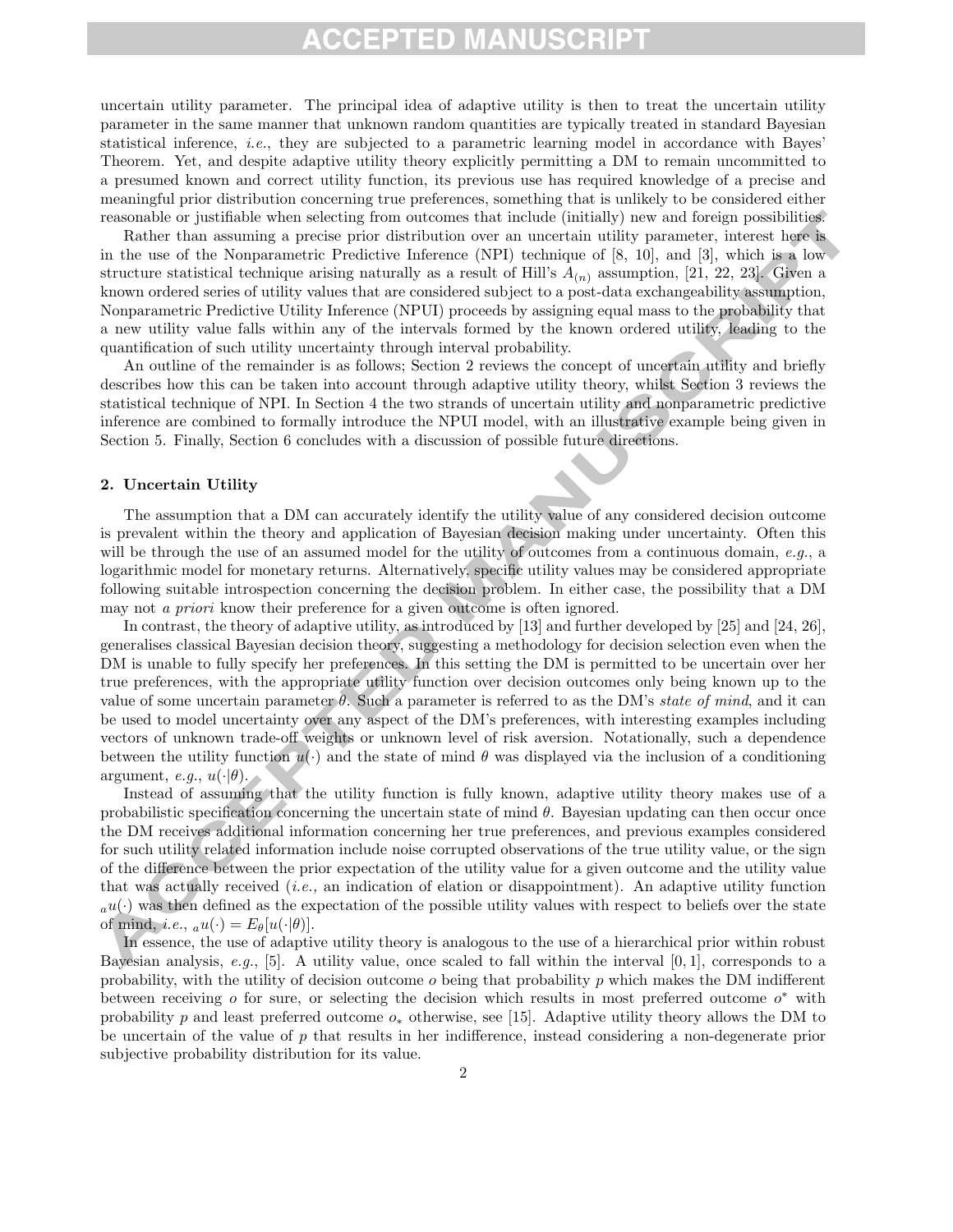That such a probability distribution concerning utility values may change following updating in light of additional information motivates the name adaptive utility theory, for if the probability distribution did alter, then so would the expected utility return, *i.e.*, the adaptive utility value. In other words, the adaptive utility value of an unfamiliar decision outcome will 'adapt' in light of additional information concerning preferences. This is in contrast to classical utility theory in which the utility values of all decision outcomes are considered known and fixed. Yet, explicitly permitting utility uncertainty does not alter the suggested decision selection within a one-off decision problem, as the strategy arising from the adaptive utility setting is the same as that which would arise from traditional theory if the adaptive utility values were assumed equal to the true utility values. However, in a sequential decision problem the acceptance that certain decision outcomes do not have known utility can alter the optimal selection strategy.

Notable alternative theories that similarly seek to incorporate uncertain preference within a decision making paradigm include the approaches of [18] and [4]. Rather than expressing uncertainty over an unknown utility parameter through the use of a precise prior probability distribution, Farrow and Goldstein allow the DM to remain non-committed and to instead only provide an upper and lower bound for the true utility value (through the declaration of lower and upper bounds on trade-off parameters in a multi-attribute utility hierarchy). In this respect the approach of Farrow and Goldstein is similar to the NPUI approach presented here. However, differences result in that the use of the NPI statistical technique would appear to be a simpler approach that is data driven. In particular, the NPUI approach considered here does not require any explicit declaration of subjective judgments and/or expressions concerning the utility of a novel outcome other than that of a usually reasonable and objective post-data exchangeability assumption.

In contrast, the approach of Ben-Haim *et al.* is to instead specify an Info-Gap model of utility uncertainty, and is relevant for situations of severe uncertainty whereby, other than the specification of a best pointestimate guess, nothing else can be elicited. In particular, there is no probabilistic specification of how accurate such a best point-estimate guess may be. Instead a nested subset of possible horizons of uncertainty is specified and the decision selected which is deemed most robust in that it guarantees a specified minimum critical return for the largest horizon of uncertainty. Unlike the imprecise theory of Farrow and Goldstein, or the NPI method used here, the Info-Gap approach of Ben-Haim *et al.* is non-probabilistic, and can not quantify, or even give bounds on, the probability of an outcome for any quantity that is subject to 'Info-Gapping'.

There is also a long and developed literature on theories that seek to take into account the descriptive behaviour of decision makers following observations such as that identified in the Ellsberg Paradox, see for example [16, 34, 17, 19, 27, 20] and the references therein. These typically deal with what has been described as 'ambiguity aversion', which has arisen following observational studies where individuals are found to be less prepared to take part in bets when the stated potential outcomes depended on the occurrence or nonoccurrence of a vague or unfamiliar event, compared to other bets whose stated potential outcomes depended on the occurrence or non-occurrence of events with which the individuals held greater experiences.

Here we do not consider situations where the likely outcome of a decision is unknown (though that would be a straightforward generalisation of the material presented), but instead with regards uncertainty in the relative preference for that outcome, *i.e.*, its utility value. As such, we do not deviate from the subjective expected utility maximisation framework, only instead generalising it so as to take into account the potential for utilities of various outcomes as being uncertain, and return to the precise expected utility setting in situations when the relative preferences of all possible decision outcomes are *a priori* known. More generally, however, we explicitly seek to permit use of the limited data available under the Nonparametric Predictive Inference framwework, where a decision maker is not totally ignorant of their likely preference for a decision outcome (due to the post-data exchangeability assumption, *i.e.*, having some experience of what they may consider related events or outcomes), but neither are they totally sure of their preference, and hence the utility, of all available outcomes due to one or more of them never having been previously experienced. In doing so the Nonparametric Predictive Inference framework quantitatively provides bounds on possible ranges in a very flexible manner that require only minimal assumptions to be agreed with. Yet we would argue that this described motivating situation for the use of the Nonparametric Predictive Inference framework forms the norm, rather than the exception.

Finally, due to the bounds provided for expected utilities of unfamiliar outcomes, the proposed solution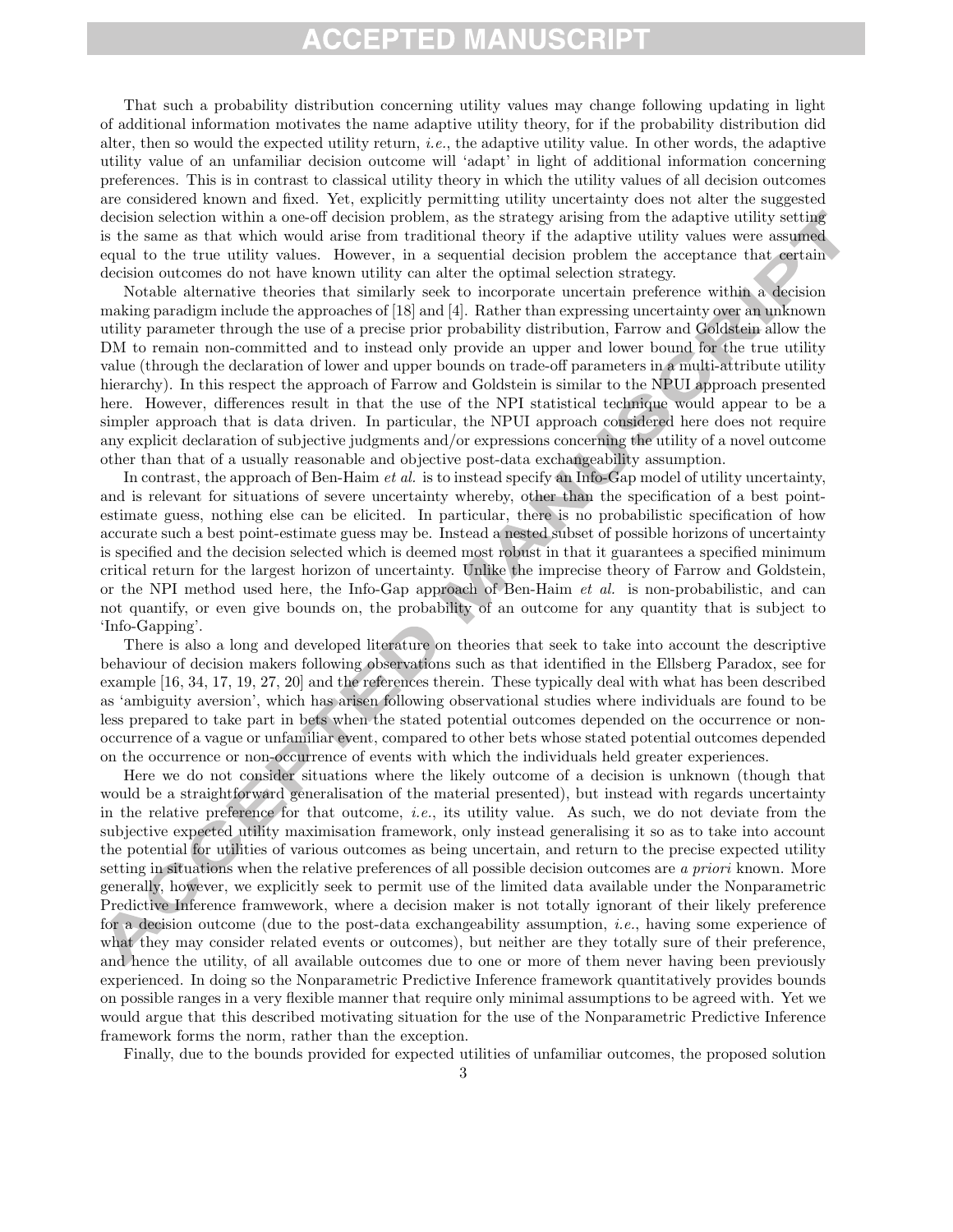to the decision problem is closely related to the  $\alpha$ -maxmin expected utility model, where  $\alpha$  is a parameter controlling the decision maker's level of pessimism, *e.g.* [19]. However, the application of this inferential process within a sequential analysis, where we have to take into account the possibility that an unfamiliar outcome may be experienced and that such an eventually needs to be considered from the outset, also differentiates the work from the general literature.

#### 3. Nonparametric Predictive Inference

The implicit assumption underlying adaptive utility, *i.e.*, that there exists an available and precise prior distribution representing the DM's possible preferences, may be unreasonable in situations where there exists an opportunity of receiving unexperienced or novel outcomes. Instead it may be more appropriate to permit a less restricting belief model that is closer to resembling a state of ignorance, and one such possibility is that of Nonparametric Predictive Inference (NPI).

NPI is a low structure statistical technique that is predictive by nature and arises naturally as a result of Hill's  $A_{(n)}$  assumption, which in turn only assumes exchangeability at the level of the pre-observation random variables associated with the data. This is in contrast to alternative interval probability techniques such as that of [36], which more closely follows the Bayesian, [14], Representation Theorems and assumes exchangeability of an infinite sequence of events. Note that two random variables *X* and *Y* are exchangeable if and only if, for all values x and y, the relation  $P(X = x, Y = y) = P(X = y, Y = x)$  holds (the concept generalizes straightforwardly for more than two random variables). As such, exchangeability is an assumption of symmetry that is particularly suitable in situations where draws are randomly taken from a population (which can be finite or infinite), hence making it an appropriate assumption in many situations. Indeed, the common statistical assumption of sampling independent and identically distributed random variables would clearly result in exchangeability, but so would sampling without replacement, which is not independent.

The assumption  $A_{(n)}$  is as follows: Let real-valued  $x_{(1)} \lt \cdots \lt x_{(n)}$  be the ordered statistics of data  $x_1, \ldots, x_n$  and let  $X_i$  be the corresponding pre-data random quantities, then under  $A_{(n)}$ :

- 1. The observable random quantities  $X_1, \ldots, X_n$  are exchangeable. Note this aspect was not included in [21], but here interest lies in the more specific case in which it is true.
- 2. Ties have probability 0, so  $x_i \neq x_j$  for all  $i \neq j$ , almost surely (generalization to include ties is straightforward, but requires more awkward notation).
- 3. Given data  $x_1, \ldots, x_n$ , the probability that the next observation  $X_{n+1}$  falls in the open interval  $I_j =$  $(x_{(j-1)}, x_{(j)})$  is  $1/(n+1)$  for  $j = 1, ..., n+1$ , with the definition that  $x_{(0)} = -\infty$  and  $x_{(n+1)} = \infty$ .

As such,  $A_{(n)}$  is a nonparametric (distribution free) post-data assumption that is inductive by nature and which may be relevant when there is a lack of additional information further to the data itself. Its use may be considered a more measured or less presumptuous alternative for making inference over a future observation than the direct specification of conditional independencies and specific distributional forms, especially if these are difficult to justify due to the existence of only extremely vague prior information concerning the underlying distribution.

Hence as a rule for statistical inference, NPI is 'frequentist' by nature, allowing predictions to be made over future events without the specification of a prior distribution. Indeed, as NPI is a data driven approach, it is a natural tool for consideration in situations where the specification of subjective beliefs would be difficult or inappropriate. For example, [11] considered NPI for inference in studying aspects of the size and composition of juries so as to determine their representativeness of the views of society.

Nevertheless,  $[22, 23]$  demonstrated that  $A_{(n)}$  does fully coincide with the general framework of Bayesian statistics and the use of a finitely additive prior, whilst [3] were able to relate  $A_{(n)}$  and the resulting NPI to the theory of interval or imprecise probability. In the case of interval probability,  $A_{(n)}$  was used to provide bounds on the probability of a future event (rather than the specification of a precise value), with the 'subjectivist' interpretation that such bounds represent lower and upper prices for a bet where the payout depends on whether or not the event of interest is seen to occur.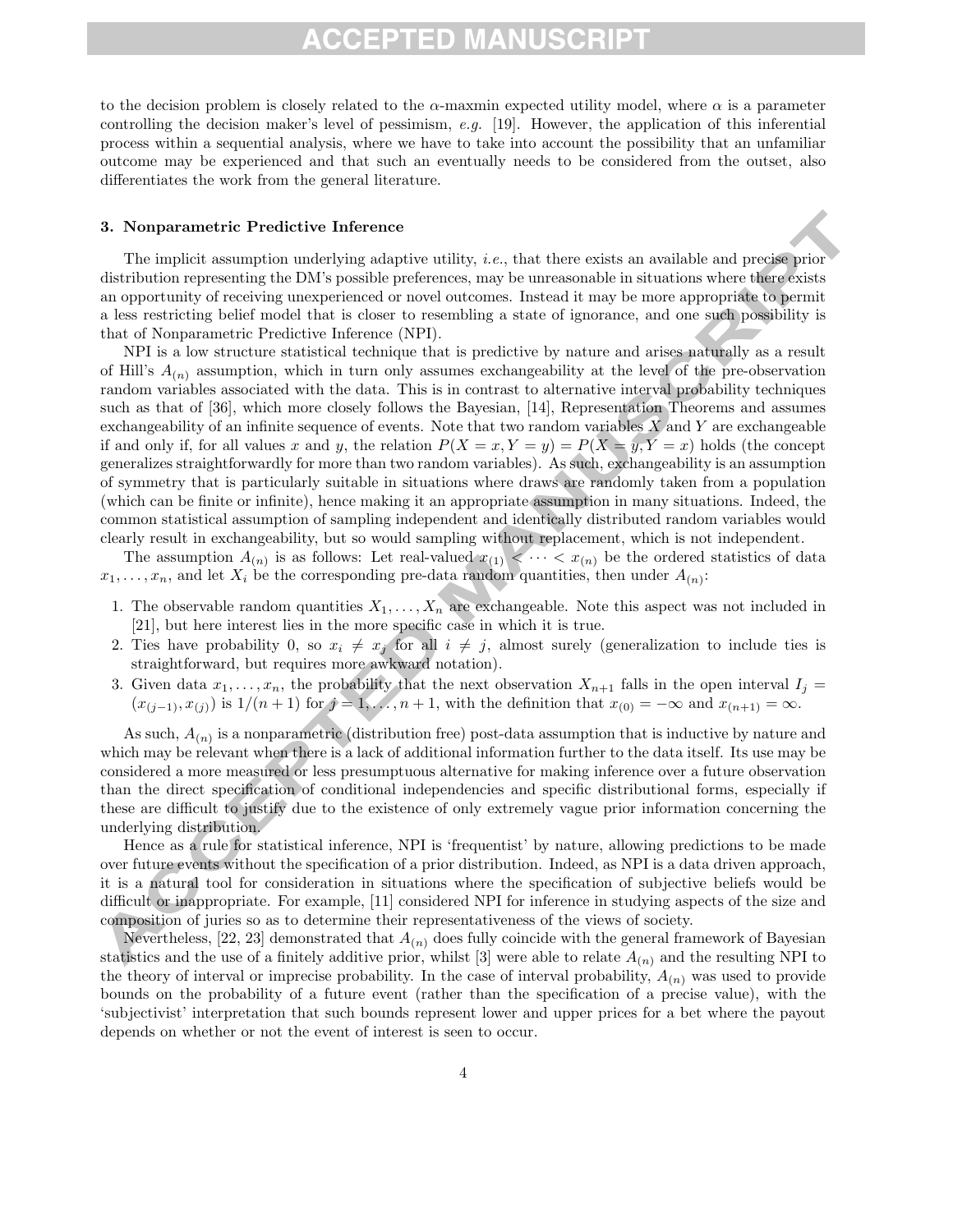Further extensions include [8] where NPI was considered for cases of two finitely exchangeable populations (where exchangeability is only assumed within populations and not between them), and [1] where algorithms were developed for obtaining maximum entropy for multinomial data. In an Operations Research context, NPI was previously applied to problems of decision modelling in multiple queues situations, *e.g.*, [9], and to support replacement decisions *e.g.*, [12], where the fact that the NPI approach adapts fully to the available data is an attractive feature. Finally, NPI has also been considered in relation to the concept of objective Bayesianism, *e.g.*, as an attractive option for risk analysis where objectivity of the inferences is often an explicit aim, see [32], and by demonstrating in [10] that the assumption  $A_{(n)}$  (and its variants) supports the following widely supported inferential norms or axioms of objective inference<sup>1</sup>:

Empirical: Objective inferences should not disagree with empirical evidence.

Logical: If there is no information suggesting that one possible outcome is more likely than another, then this should be reflected by identical uncertainty quantifications for these outcomes.

#### 4. Nonparametric Predictive Utility Inference

Concerning the use of an exchangeability assumption for the pre-observation utility values of a collection of outcomes, it seems sensible to assume exchangeability at least at the level of collections of outcomes which are sensibly grouped, or which fall under the same taxonomic category, *e.g.*, cereal brands, or fruits *etc*. Indeed, exchangeability is simply a formalization of the notion that the future is predictable on the basis of past experience, and would be well-suited for any situation where the DM believes that their past experience of joy or dislike from experiencing certain outcomes grouped under some categorization, is likely to inform them of the possibility of similarly experiencing joy or dislike from a new and novel outcome that is also listed under the same categorization.

However, whilst  $A_{(n)}$  concerns the prediction of a random variable with domain R, utility values are instead bound to a finite interval  $[a, b]$ , and this is to prevent any outcome from being deemed infinitely better (worse) than an alternative, meaning a DM would always accept (reject) any strategy that had positive probability of that outcome, regardless of how small that probability would be. In addition, as a utility function is only unique up to a positive linear transformation, this finite interval is often considered to be the unit interval [0*,* 1].

The resulting problem is that, if it is agreed that the utility scaling should be on the unit interval [0*,* 1], how should the utility values for experienced outcomes be placed on that scale? If it is known that the collection of experienced outcomes includes within it the best and worst possible outcomes from the taxonomic collection which is deemed to have exchangeable utility values, then this is achieved by specifying those outcomes to have utilities 1 and 0, respectively. The remaining experienced outcomes are then scored through the previously described process of hypothetical comparisons between obtaining that outcome with certainty, or to engage in the lottery in which the best outcome is obtained with probability *p* and the worst outcome otherwise. Furthermore, as we are discussing the experienced outcomes we assume that the DM is able to achieve this.

Nevertheless, once we allow the possibility of novel outcomes with unknown utility, then it would appear restricting to argue that no future outcome could be considered better (worse) than all previously experienced outcomes. This is a general problem of modelling uncertain utility, and to the best of our knowledge, there is not yet any practical solution that does not rely on similarly unreasonable assumptions. Previous possibilities have been to include scaling subject to commensurability assumptions in which the same outcome is always deemed most preferable, *e.g.*, in [7] and [26], but this does not allow uncertainty as to which outcome is most preferred. As such, we here suggest the interpretation that the utilities of experienced outcomes have been placed on the [0*,* 1] scale by considering 'hypothetical' best and worst possible outcomes that could

<sup>1</sup>For more information on NPI see www.npi-statistics.com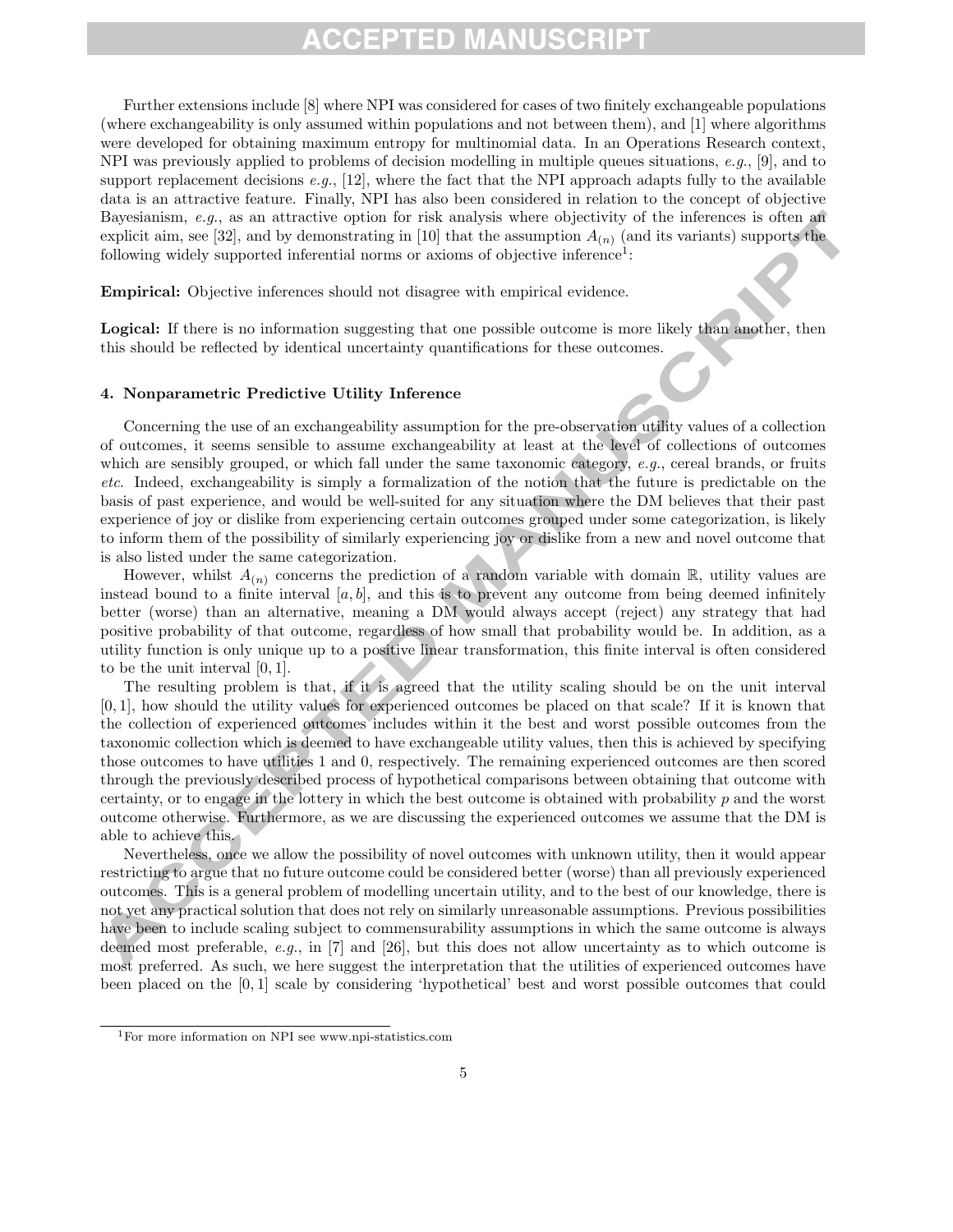exist within the exchangeable collection and by assigning those hypothetical outcomes to have utilities 1 and 0, respectively.

Under the above assumption, let  $u_{(1)}, u_{(2)}, \ldots, u_{(n)}$ , with  $0 < u_{(i)} \le u_{(j)} < 1$  for  $i < j$ , be the ordered values of the known utilities  $u_1, \ldots, u_n$  representing preferences over the set of distinct decision outcomes  $\mathcal{O}_n = \{o_1, o_2, \ldots, o_n\}$ . Furthermore, denote by  $\mathcal{U}_n = \{U_1, \ldots, U_n\}$  the set of pre-observation random quantities which represent the utilities of the elements within  $\mathcal{O}_n$  before they are experienced, and suppose that the elements within  $U_n$  are considered exchangeable. Then given a new and novel outcome  $o_{new}$  whose utility value  $U_{new} \in (0,1)$  is unknown but considered exchangeable with the elements of  $\mathcal{U}_n$ , the NPUI model considered here states only the following:

$$
P\Big(U_{new} \in [u_{(i)}, u_{(i+1)}]\Big) = P\Big(U_{new} \in (0, u_{(1)}]\Big)
$$
  
= 
$$
P\Big(U_{new} \in [u_{(n)}, 1)\Big)
$$
  
= 
$$
\frac{1}{n+1}
$$

(1)

In contrast to Hill's  $A_{(n)}$  assumption, which concerns observations on the entire real line, the NPUI model discussed here refers to observations that are restricted to the open interval (0*,* 1). To make clear such a distinction we will denote the assumptions underlying NPUI by  $UA_{(n)}$ , where the inclusion of the '*U*' can be understood as indicating both that we are concerned with utility inference and that we are restricted to the unit interval.

Now, denoting the lower and upper bounds for the expected utility of outcome  $o_{new}$  as  $\underline{E}[U_{new}]$  and  $\overline{E}[U_{new}]$ , respectively, and noting that the sum of the ordered utility values is the same as the sum of the un-ordered utility values, *i.e.*,  $\sum_{i=1}^{n} u_{(i)} = \sum_{i=1}^{n} u_i$ , the NPUI model and Equation (1) leads to the following:

$$
\underline{E}[U_{new}] = \frac{1}{n+1} \sum_{i=1}^{n} u_{(i)} = \frac{1}{n+1} \sum_{i=1}^{n} u_i
$$
\n(2)

$$
\overline{E}[U_{new}] = \frac{1}{n+1} \left( 1 + \sum_{i=1}^{n} u_{(i)} \right) = \frac{1}{n+1} \left( 1 + \sum_{i=1}^{n} u_i \right)
$$
\n
$$
= \frac{1}{n+1} + \underline{E}[U_{new}]
$$
\n(3)

A straightforward result arising from Equations (2) and (3) is that the difference between the upper and lower expected utility bounds for the new outcome  $o_{new}$ , to be denoted as  $\Delta(E[U_{new}])$ , is the following:

$$
\Delta \left( E[U_{new}] \right) = \overline{E}[U_{new}] - \underline{E}[U_{new}] = \frac{1}{n+1}
$$
\n(4)

Equation (4) is an intuitive result that shows how the NPUI model decreases the range of possible values for the expected utility of a new and novel outcome as the number of known utility values for alternative outcomes is increased, or in other words, as past experience is increased. At the extreme of having observed no alternative outcomes whose utility could be considered exchangeable with the utility of the new outcome, the model simply states that the expected utility for the new outcome can take any value in the range (0*,* 1), whilst in the limiting case of having an infinite number of known and exchangeable alternatives, the bounds for the expected utility value for the new outcome coincide. Of course that is not to say the actual utility for the new outcome becomes known, only that the expected utility value is then identified.

The NPUI model of Equation (1) offers a transparent and robust method for representing utility uncertainty that does not require a presumed known and possibly arbitrary prior distribution. In situations where most of the known utility values are relatively small, the NPUI model gives low valued expected utility bounds for a novel outcome, suggesting that it may not be appropriate to experiment in a pairwise choice against outcomes with known high utility. Similarly, in situations where most of the known utilities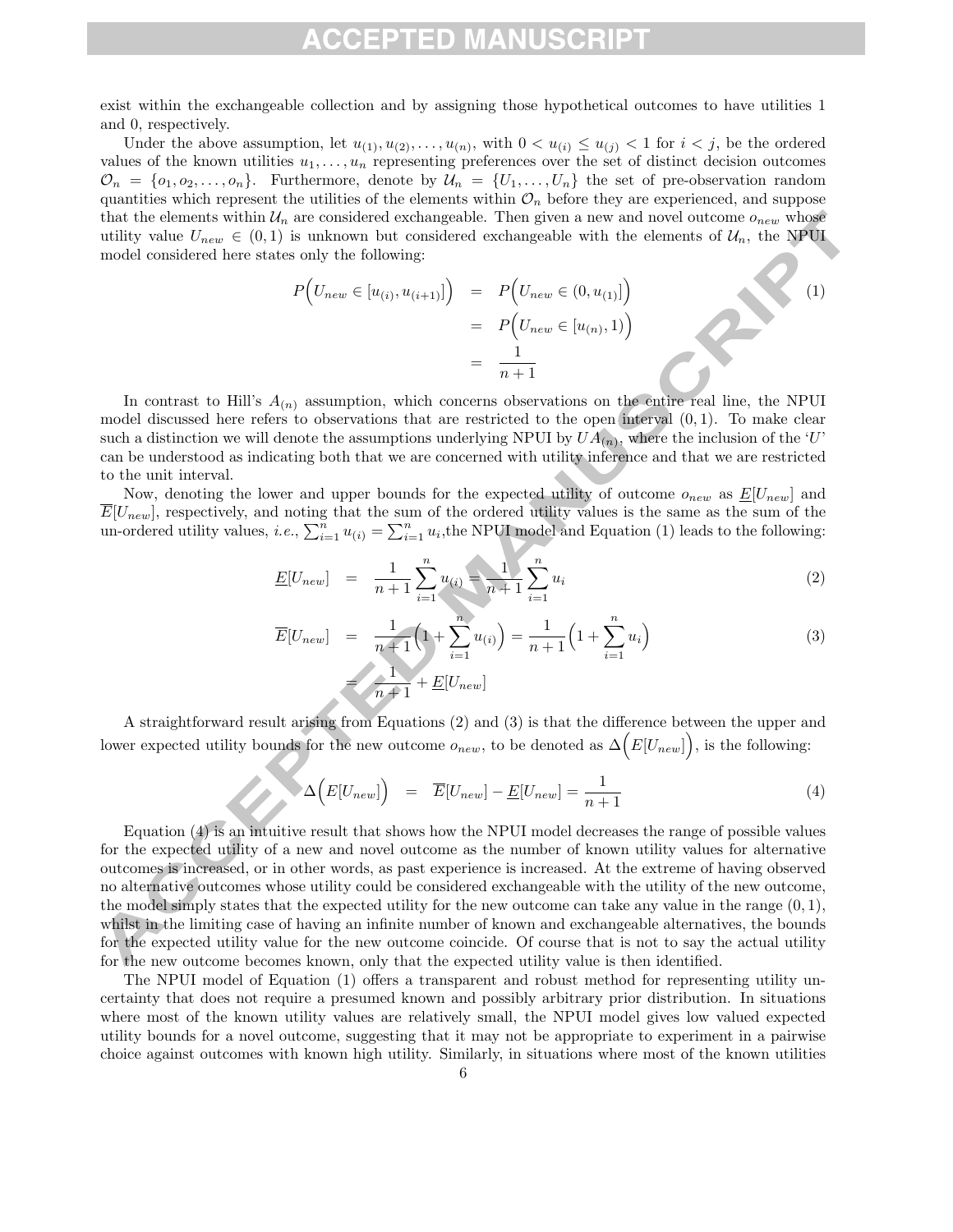are relatively high, with only a few outcomes known to have small utility, the NPUI model gives large valued expected utility bounds.

In the case of a sequential decision problem in which there is more than one novel outcome available for selection, the results of  $[3]$  for updating within the NPI setting become applicable. Let  $o_{new_2}$  be a second novel outcome whose unknown utility  $U_{new_2}$  is assumed exchangeable with the set  $\mathcal{U}_n \cup \{U_{new}\}$ , and denote  $(0, u_{(1)})$  as  $I_1$ ,  $[u_{(i)}, u_{(i+1)}]$  as  $I_{i+1}$ , and  $[u_{(n)}, 1]$  as  $I_{n+1}$ . Then if it is discovered that  $U_{new}$  has value  $u_{new}$ which falls in the interval  $I_j$ , this interval is split into the two distinct intervals with either lower or upper boundary  $u_{new}$ . Denoting these additional intervals as  $I_{lj}$  and  $I_{uj}$ , the assumption  $UA_{(n)}$  is replaced by the stronger assumption  $UA_{(n+1)}$  stating that  $U_{new_2}$  is equally likely, with probability  $1/(n+2)$ , to fall in any of  $I_1, \ldots, I_{i-1}, I_{li}, I_{ui}, I_{i+1}, \ldots, I_{n+1}.$ 

A result of such updating is the following:

$$
E[U_{new2}|u_{new}] = \frac{1}{n+2} \left( \sum_{i=1}^{n} u_i + u_{new} \right)
$$
  
\n
$$
= \frac{n+1}{n+2} E[U_{new}] + \frac{u_{new}}{n+2}
$$
  
\n
$$
\overline{E}[U_{new2}|u_{new}] = \frac{1}{n+2} \left( 1 + \sum_{i=1}^{n} u_i + u_{new} \right)
$$
  
\n
$$
= \frac{n+1}{n+2} \overline{E}[U_{new}] + \frac{u_{new}}{n+2}
$$
  
\n
$$
= \frac{1}{n+2} + \frac{n+1}{n+2} E[U_{new}] + \frac{u_{new}}{n+2}
$$
  
\n
$$
= \frac{1}{n+2} + \frac{1}{2} E[U_{new}] + \frac{u_{new}}{n+2}
$$
  
\n
$$
= \frac{1}{n+2} + \frac{1}{2} E[U_{new}]
$$
  
\n(6)

Furthermore,

$$
\Delta\left(E[U_{new}]u_{new}\right) = \overline{E}[U_{new}]u_{new}] - \underline{E}[U_{new}]u_{new}]
$$
\n
$$
= \frac{n+1}{n+2}\underline{E}[U_{new}] + \frac{u_{new}}{n+2} - \frac{n+1}{n+2}\overline{E}[U_{new}] - \frac{u_{new}}{n+2}
$$
\n
$$
= \frac{n+1}{n+2}\Delta\left(E[U_{new}]\right) = \frac{1}{n+2}
$$
\n(7)

Equations (5) and (6) show how the updated expected utility bounds are both a weighted sum of their value before knowledge of  $u_{new}$  and of the actual value  $u_{new}$  is seen to take. Such updating rules appear intuitive. For example, if  $u_{new} \in (0, E[U_{new}])$ , then both the lower and upper expected utility bounds are reduced as a result of the updating. Alternatively, if  $u_{new} \in (\overline{E}[U_{new}], 1)$ , then the result of updating is to increase both the lower and upper expected utility bounds, whilst in the situation of  $u_{new} \in (E[U_{new}], \overline{E}[U_{new}])$ , updating leads to an increase in the lower expected utility bound and a decrease in the upper expected utility bound. Finally, it should be noted that the weights in Equations (5) and (6) indicate that new observations have diminishing eÆect on the updated expected utility bounds as the number of known utilities increases.

In a sequential decision context, myopic decision making is avoided by taking into account the influence that early decision choices will have upon later decisions. From the view point of the first decision in the sequence, the actual value of currently uncertain utilities will be unknown. However, by the time of a later decision epoch *t*, some novel outcomes may have been experienced and the uncertainty concerning their utilities removed. If indeed novel outcomes had been experienced by epoch *t*, then the expected utility bounds of residual novel outcomes will not be governed by Equations (2) and (3), but instead by Equations (5) and (6). Unfortunately, at the planning stage before any decision is made, all novel outcomes will have unknown utilities; hence to consider the possibility that some of these will be known in the future, the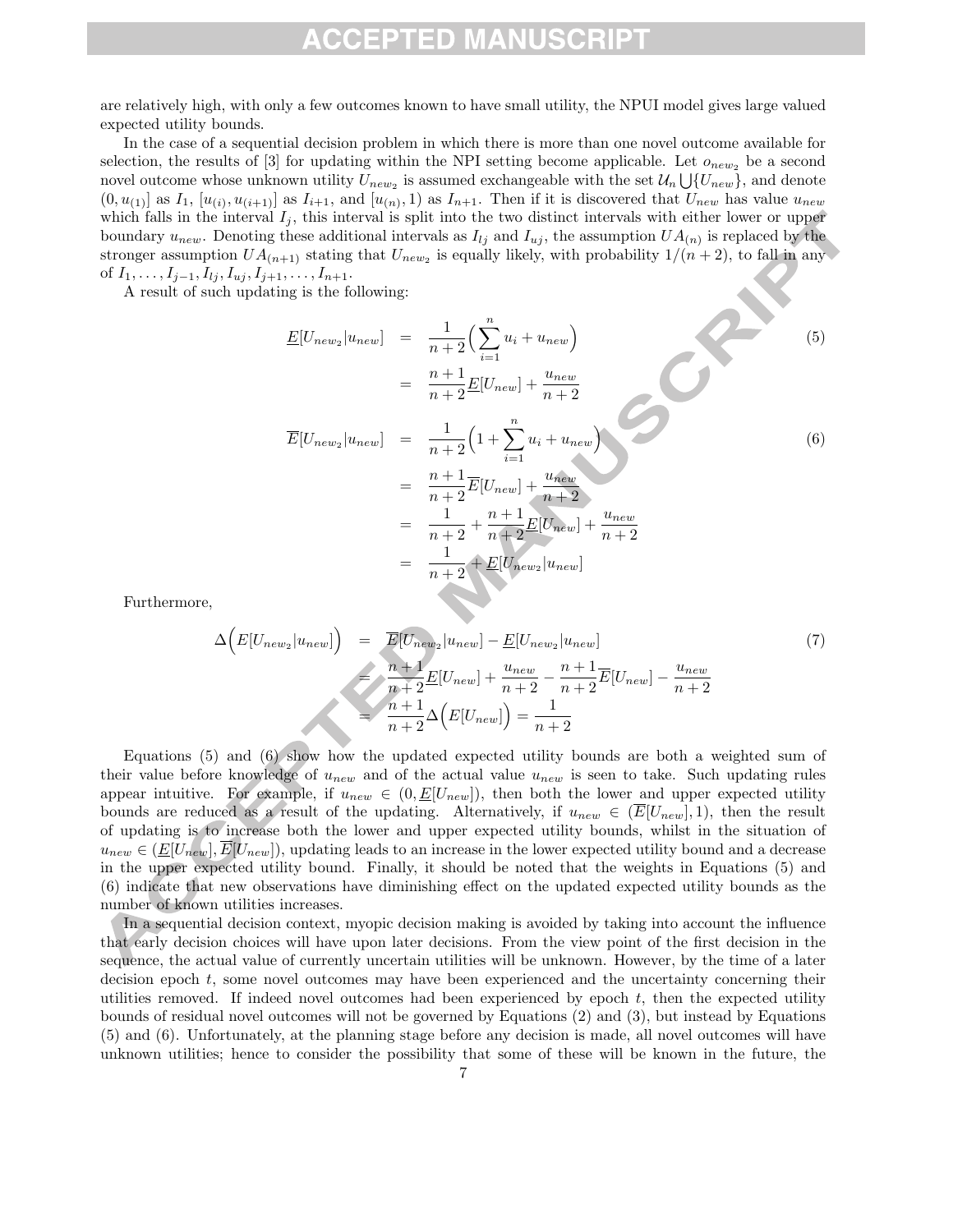### **EPTED MANU**

following is required:

$$
\underline{E}[U_{new_2}|U_{new} \in I_j] = \frac{1}{n+2} \Big( \sum_{i=1}^n u_i + \inf(I_j) \Big) \tag{8}
$$

$$
\overline{E}[U_{new2}|U_{new} \in I_j] = \frac{1}{n+2} \Big(1 + \sum_{i=1}^n u_i + \sup(I_j)\Big) \tag{9}
$$

The conditioning arguments of Equations (8) and (9) reflect the fact that initially *onew* has uncertain utility  $U_{new}$ , but that when  $o_{new}$  is obtained,  $U_{new}$  will be observed to fall in one of the intervals  $I_1$  to  $I_{n+1}$ . The actual value that  $U_{new}$  will take within any particular interval  $I_j$  will of course influence future decisions, but the NPUI model makes no specification on this prior to its observation (as we wish to avoid making any *a priori* distributional assumptions for which there is no apparent justification), instead only specifying  $P(U_{new} \in I_j)$ .

An internal consistency result that arises straightforwardly from Equations (8) and (9) is the following:

$$
\underline{E}[U_{new_2}] = \sum_{j=1}^{n+1} \underline{E}[U_{new_2} | U_{new} \in I_j] P(U_{new} \in I_j)
$$
\n(10)

$$
\overline{E}[U_{new2}] = \sum_{j=1}^{n+1} \overline{E}[U_{new2} | U_{new} \in I_j] P(U_{new} \in I_j)
$$
\n(11)

#### 5. Example

We now illustrate how the NPUI concept may be incorporated within a sequential decision problem, and so as to highlight the differences that may occur as a result of the choice rule employed, we consider the use of a rule that is based on an attitude of Extreme Pessimism (EP), and a rule that is based on an attitude Extreme Optimism (EO):

EP: Under extreme pessimism the DM will always select the outcome or sequential decision path whose lower expected utility bound is greatest. Furthermore, if in a sequential problem a strategy has to be decided for making decisions based on future knowledge of the interval to which a currently uncertain utility belongs to, then it will always be assumed that the uncertain utility will equal the infimum of the interval under consideration.

EO: Under extreme optimism the DM will always select the outcome or sequential decision path whose upper expected utility bound is greatest. Furthermore, if in a sequential problem a strategy has to be decided for making decisions based on future knowledge of the interval to which a currently uncertain utility belongs to, then it will always be assumed that the uncertain utility will equal the supremum of the interval under consideration.

The EP and EO choice rules can be identified with the usual Maximin and Maximax decision selection criteria, respectively, see for example [35], or the  $\alpha$ -maxmin expected utility model, *e.g.* [19]. Nevertheless, there does exist a slight difference in that both EP and EO are sequential in nature and make additional assumptions concerning the treatment of decisions that are to be made following the future observation of an initially uncertain utility. Alternative sequential choice rules that are based on the characteristics of criteria such as opportunity loss (minimax regret) [33], the Hurwicz criterion, or satisficing *etc.*, will not be considered here. [28] offer a review of such alternative non-probabilistic selection criteria.

Now suppose a DM is facing a situation in which she must sequentially select a fruit for consumption from amongst three available options. Only one of the three available options has previously been experienced by the DM, with both alternatives assumed unfamiliar. In addition, the DM's experience of fruit consumption is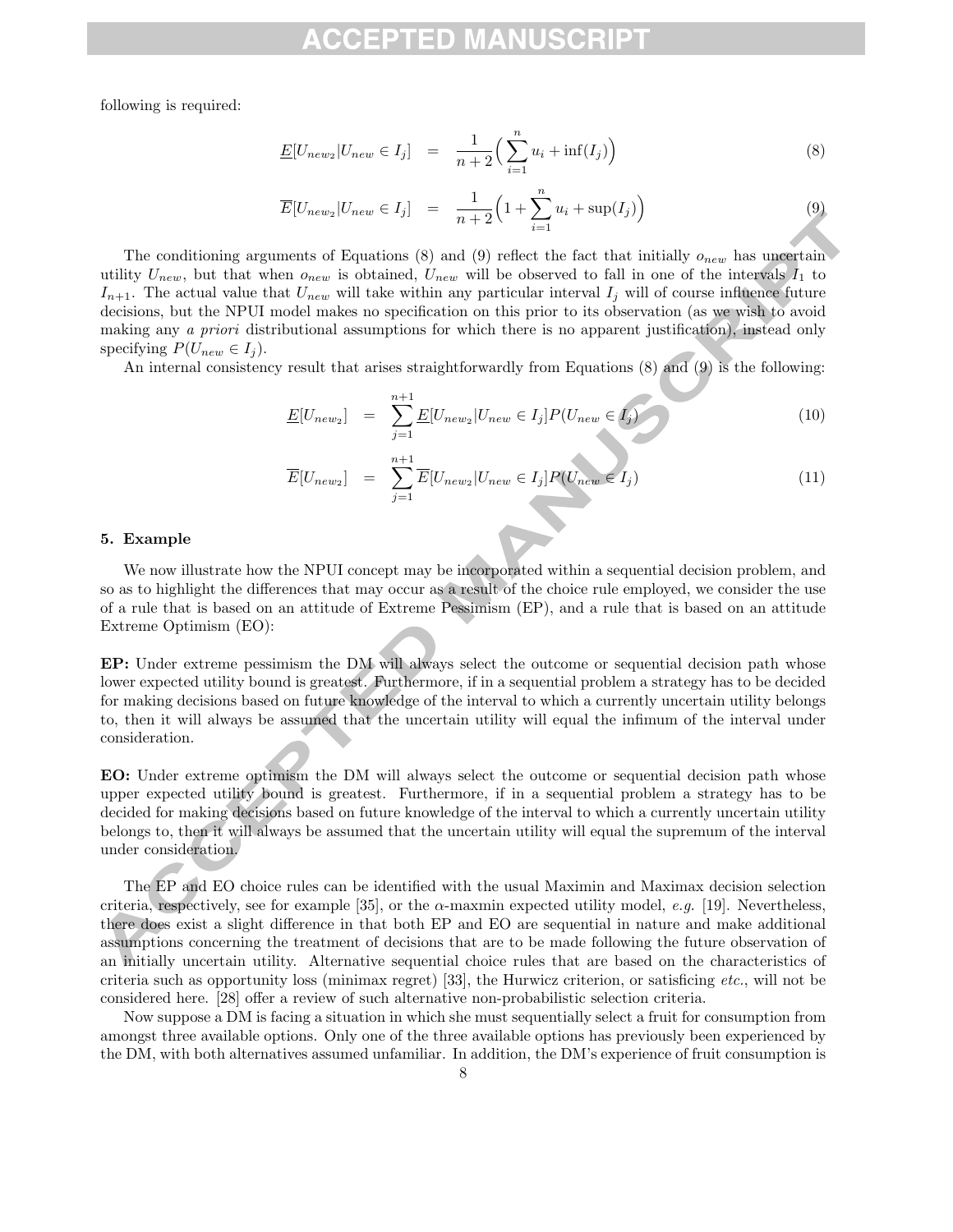such that she has knowledge over her preferences for a collection of five different fruits with ordered labellings  $f_1, \ldots, f_5$  (ordered so that fruit  $f_i$  has utility value  $u_{(i)}$ ), and where the known utility values  $u_{(1)}, \ldots, u_{(5)}$ are 0*.*3, 0*.*35, 0*.*4, 0*.*5, and 0*.*7, respectively. Figure 1 shows the DM's previous utility experience on a [0*,* 1] utility line.

The two alternative and unexperienced fruits will be labeled  $f_{new}$  and  $f_{new2}$ , and will be assumed to have exchangeable subjective utility (meaning the labellings are unimportant and that either can be taken if a decision is made to select one of them).



Figure 1: Assumed previous utility experience

Consider first the solution to this example if it were treated as a one-off solitary decision problem, rather than as a sequential problem. In such a setting, and using Equations (2) and (3), the lower expected utility bound for either of  $f_{new}$  or  $f_{new_2}$  is found to be  $E[U_{f_{new}}] = 3/8 = 0.375$ , whilst the upper expected utility bound is  $\overline{E}[U_{f_{new}}] = 13/24 \approx 0.542$ . As such, under the EP choice rule the DM should only try one of the new fruits if the known alternative option is *f*1, whilst the EO choice rule requires selection of an unfamiliar fruit unless the known alternative option is  $f_5$ . That is to say, the result of the NPUI model is that only  $f_1$  is known to have a utility less than the lower expected utility bound of  $f_{new}$ , whilst only  $f_5$  is known to have a utility greater than the upper expected utility bound of *fnew*.

Now suppose the situation is formally treated as a sequential problem with a planning horizon of three decision epochs. Furthermore, suppose that the DM's objective is to maximise the overall sum of utility returns generated by fruit consumption. A decision tree of this setting is provided in Figure 2. In such a sequential problem the DM must consider her possible updated expected utility bounds in light of the possibility of experiencing one of the new fruits at either the first or second decision epoch, and the way that this is performed under the NPUI model is provided for by Equation (8) in the case of the lower expected utility bound (the EP choice rule), and by Equation (9) in the case of the upper expected utility bound (the EO choice rule).

The solution to such a sequential decision problem can be determined given a choice rule for comparing uncertain utilities with known utilities, but once this has been identified, *e.g.*, by EP or EO, the usual 'rollback' algorithm for solving a decision tree can be implemented. Furthermore, the number of calculations required in performing this task can be reduced given the understanding that it would be irrational (never of positive benefit in terms of increased utility) to delay the selection of an uncertain utility outcome over a known utility outcome if such a selection was indeed to be made within the planning horizon. This is because we assume the utility for known outcomes to be fixed over the duration of the planning horizon, and are not altered by the sequence in which outcomes are experienced. As such, there would be a non-negative decrease to the resulting value of the information gained from selecting an uncertain utility outcome if it is selected later in the decision sequence, for if a novel outcome was found to have utility greater than those outcomes already experienced, its continued selection would provide additional utility in each subsequent epoch within the planning horizon. For the decision tree in Figure 2, this means that the following paths can all be ignored:

- Take known  $\rightarrow$  Take known  $\rightarrow$  Try  $new_1$
- Take known  $\rightarrow$  Try  $new_1 \rightarrow \cdots$
- Try  $new_1 \rightarrow$  Take known  $\rightarrow$  Try  $new_2$
- Try  $new_1 \rightarrow \text{Repeat } new_1 \rightarrow \text{Try } new_2$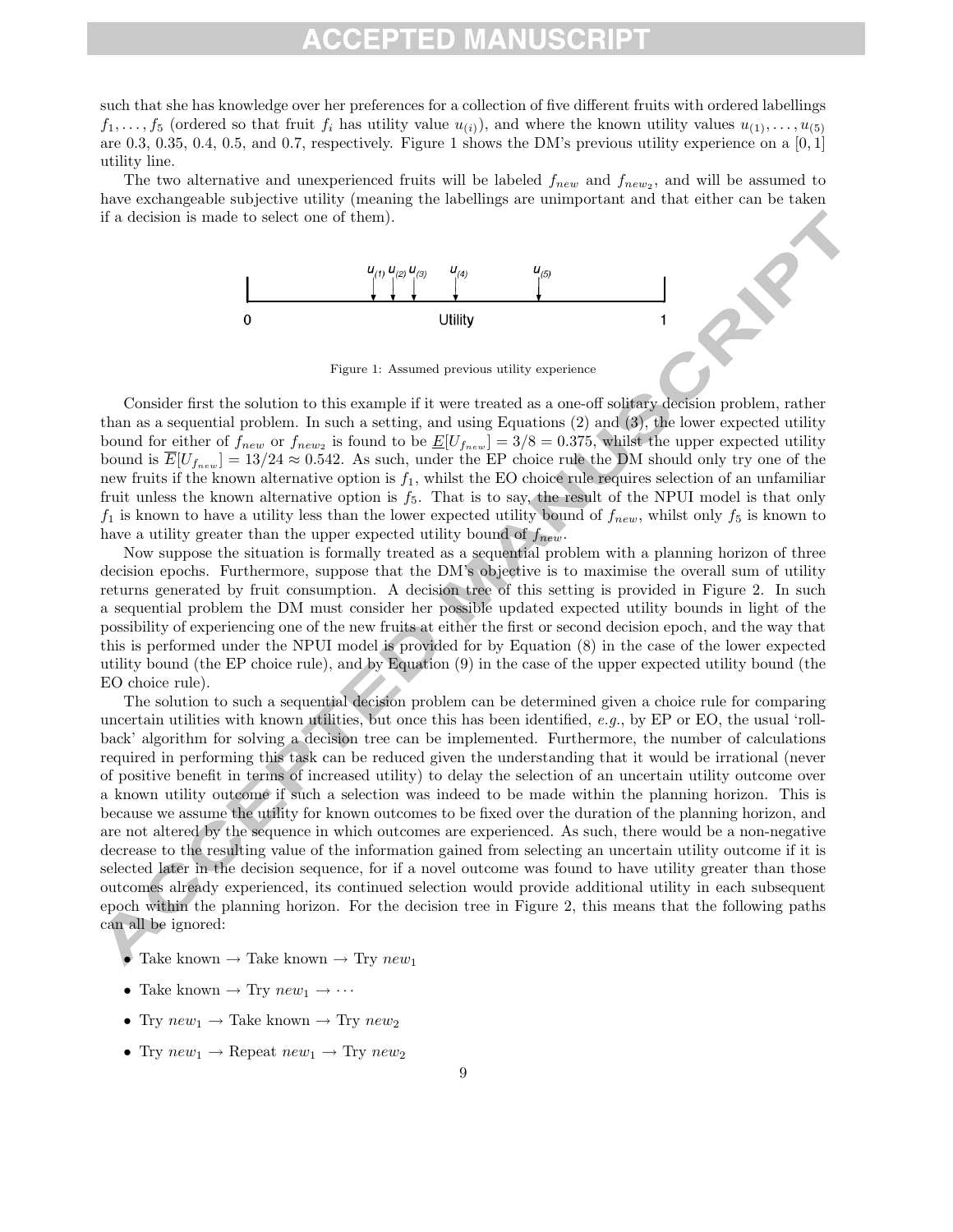### ΞD



Figure 2: Decision tree for sequential selection problem with gray shadowing indicating a range of possible outcomes for the preceding choice node

Two additional paths can also be ignored due to the irrationality in their selection:

- Try  $new_1 \rightarrow$  Take known  $\rightarrow$  Repeat  $new_1$
- Try  $new_1 \rightarrow$  Repeat  $new_1 \rightarrow$  Take known

Figure 3 displays the reduced decision tree which only includes paths that are not *a priori* irrational. The solution to this decision tree is summarised in Table 1, which considers all possibilities for the available known fruit, with the actual known fruit available being indicated by the first column. The second column lists the lower bound of the expected utility for the optimal decision strategy under the EP choice rule, whilst the third column lists the upper bound of the expected utility for that decision strategy. The fourth and fifth columns list the lower and upper bounds for the expected utility of the optimal decision strategy under the EO choice rule, respectively, whilst finally columns six and seven indicate whether or not the optimal decision strategy under either the EP or EO choice rules includes the initial selection of an unfamiliar option. Note that when it is found optimal to not select a novel option, the lower and upper expected utility bounds for the choice rule under consideration will coincide, and this is because in each period the DM will select the experienced outcome that has known utility.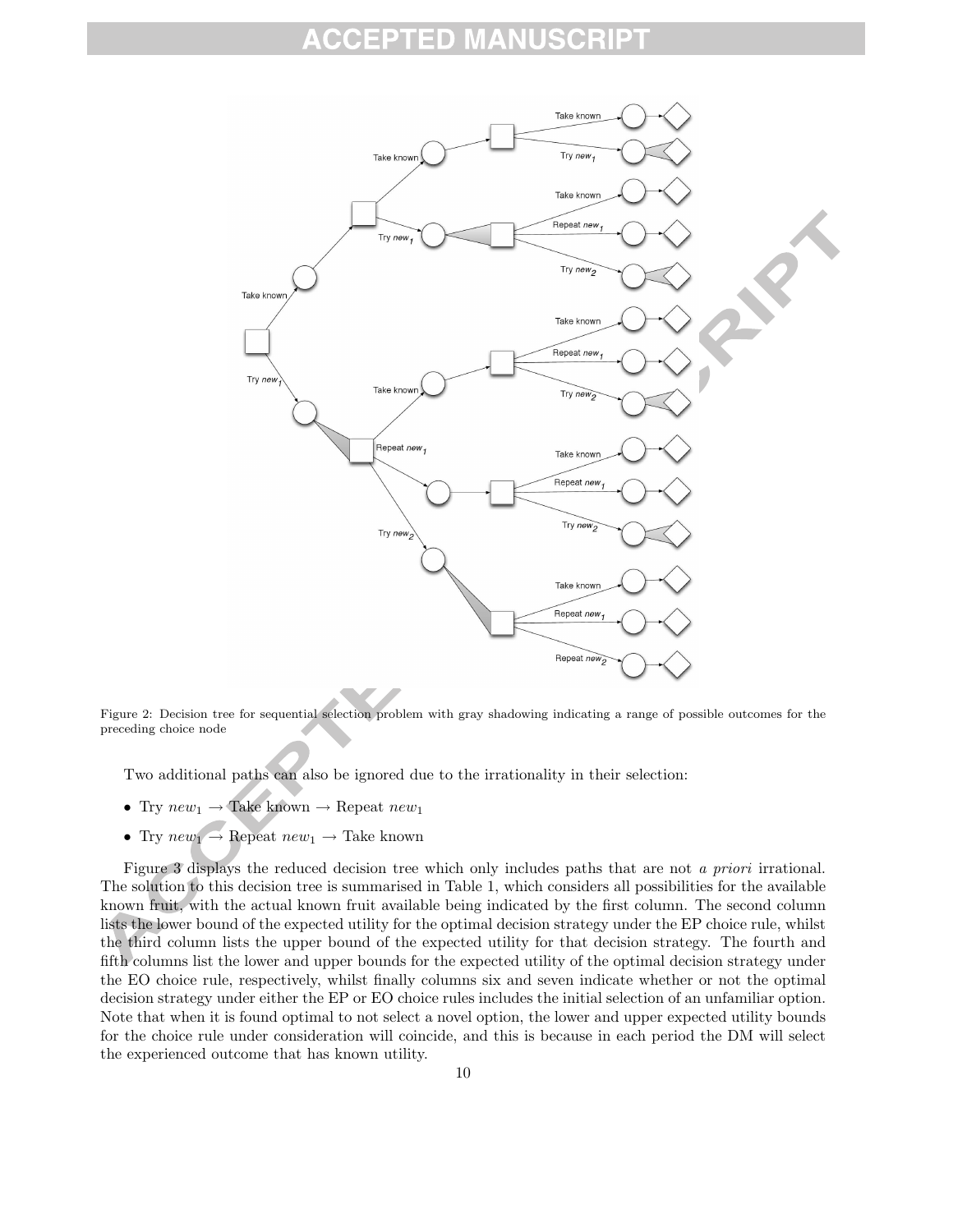### ED



Figure 3: Reduced Decision tree for the selection problem with irrational paths omitted

|           | Pessimistic |       | Optimistic |       | Select a Novel Option |            |
|-----------|-------------|-------|------------|-------|-----------------------|------------|
| Available | Lower       | Upper | Lower      | Upper | Pessimistic           | Optimistic |
| J1        | 1.298       | 1.817 | 1.298      | 1.817 | Yes                   | Yes        |
| $f_2$     | 1.305       | 1.819 | 1.305      | 1.819 | Yes                   | Yes        |
| $f_3$     | 1.323       | 1.785 | 1.319      | 1.826 | Yes                   | Yes        |
| Ť4        | 1.500       | 1.500 | 1.367      | 1.855 | No                    | Yes        |
| Ť5        | 2.100       | 2.100 | 2.100      | 2.100 | No                    | No         |

Bounds on Expected Utility Sum for Optimal Decision Strategy over 3 Periods

Table 1: Expected utility bounds for sequential selection problem and optimal selection strategy

At this point a note should be made concerning how the upper bound was found for the EP choice rule, and similarly, how the lower bound was found for the EO choice rule. Whilst the EP (EO) choice rule is specifically designed to find the decision strategy that has maximum lower (upper) expected utility bound, it does not take into consideration the upper (lower) expected utility bound of that decision strategy. To determine the upper (lower) bound for the EP (EO) choice rule, the decision strategy suggested remains fixed, but we consider the resulting utility from the selection of a novel outcome to be the supremum (infimum) of the utility interval  $I_i$  that it is assumed to fall in.

In addition, there are occasions when equality exists between the utility value for the known option and either the lower or upper utility bound for a novel option, yet the actual choice that is made will affect the upper expected utility bound under the EP choice rule and the lower expected utility bound for the EO choice rule. To account for such problems an additional rule was included stating that an uncertain utility option is selected in cases of indifference under the EP decision strategy, whilst a known utility option is selected in cases of indifference for the EO strategy. This would appear instinctive, as under the EP choice rule the lower expected utility bound for the novel option is calculated on a worst case scenario, and so if indiÆerence only exists in this worst case scenario, the upper bound should be calculated by assuming selection of the novel outcome. Similarly, the upper bound used in the EO choice rule is based on a best case situation, and so it would appear most appropriate to select a known option in the case of indifference.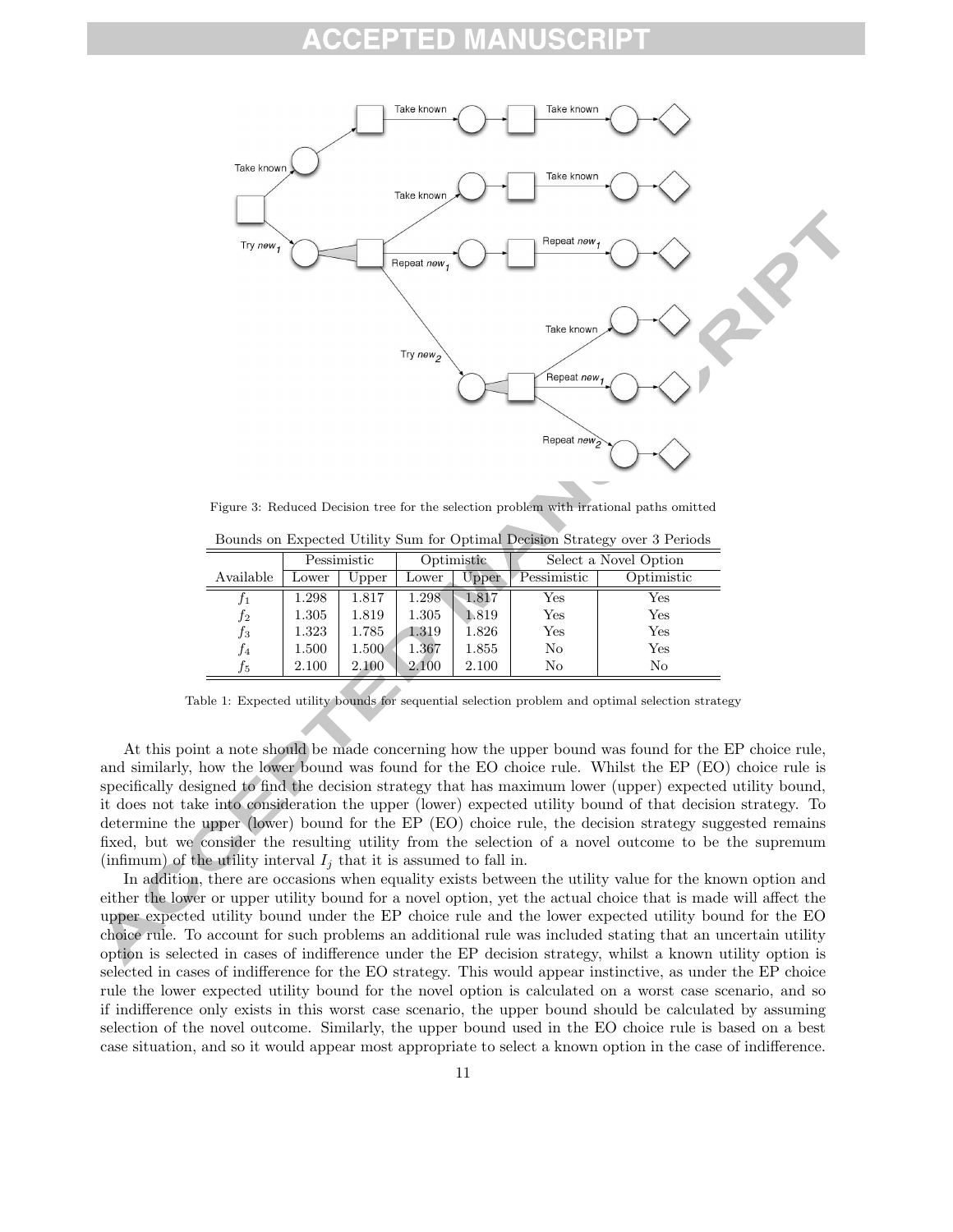As is to be expected, the results given in Table 1 show that the lower bound of the expected utility corresponding to the EO choice rule is never greater than the lower bound for the EP choice rule, whilst the upper bound for the EP choice rule is never greater than the upper bound for the EO choice rule. Indeed, there can be no other choice rule that will generate a larger lower expected utility bound than that resulting from the EP choice rule, nor can there exist an alternative choice rule that will generate a larger upper expected utility bound than that resulting from the EO choice rule. However, when the considered known available fruit was  $f_1$ ,  $f_2$  or  $f_5$ , both EP and EO resulted in the same expected utility bounds. For *f*<sup>1</sup> and *f*<sup>2</sup> this occurs because the available known option has a utility value that is small enough to make experimentation the preferred strategy under both EP and EO, and so both choice rules give rise to the same optimal decision strategy. The EO choice rule is of course more readily disposed to experimentation in any case, but even the EP choice rule is supportive of experimenting when the alternatives are  $f_1$  or  $f_2$ .

In the case of available alternative  $f_5$ , both the EP and EO strategies again coincide, but now by suggesting experimentation be avoided and that the DM should instead repeatedly select the available known option. Furthermore, as there is no uncertainty in the utility of option *f*5, both the lower and upper expected utility bounds for the EP and EO choice rules also coincide. However, under the EO choice rule, the expected value of information gained following the initial experimentation of an unfamiliar outcome will increase as the length of the planning horizon is also increased, and this is because if the unfamiliar outcome were found to have greater utility, then it would be re-selected in every future epoch, see for example [31] and [26]. Hence, if the planning horizon of the strategy was extended beyond three decision epochs, then there would exist a horizon for which the EO choice rule would suggest initial experimentation. In contrast though, the EP choice rule will never suggest experimentation against the selection of the best known outcome regardless of the length of the planning horizon, and that is because even if the unfamiliar outcome is found to be better, the EP choice rule will assume that its utility will equal the infimum of the interval  $[u_{(n)}, 1]$ .

The EP and EO choice rules do disagree, however, when either fruit  $f_3$  or  $f_4$  is considered as the available known option. In the case of  $f_4$  this is because, under a planning horizon of three periods, the EP choice rule suggests avoiding experimentation, whilst this duration is indeed considered sufficient for initial experimentation under the trial seeking EO choice rule. Finally, both EP and EO suggest initial experimentation against an initial selection of  $f_3$ , but differences arise in the expected utility bounds because the EP and EO choice rules suggest alternate strategies depending on the resulting observation from the initial experimentation, *i.e.*, the EO choice rule would suggest continued experimentation for some observations that would lead to the EP choice rule reverting to known outcomes.

### 6. Concluding Remarks

There has been limited discussion on the idea that preferences over decision outcomes may be uncertain, even though such scenarios have empirical support in life, *e.g.*, when a new brand becomes available for purchase. Here we introduced the possibility of using NPUI as a normative decision theory for such situations, and have discussed its virtues for when a DM faces a decision problem that includes the possibility of obtaining novel or unfamiliar outcomes. The inclusion of the NPI statistical technique appears natural for such situations, and is a simple inferential procedure that avoids making any unjustifiable distributional or conditional independence assumptions.

The decision selection criteria of EP and EO offer bounds on the expected utility resulting from a decision strategy, and were specifically designed for use within a sequential problem. Either could be employed to determine a specific strategy that is selected before the first decision epoch, and both have their merits in either maximizing the minimum expected utility stream, or maximizing the maximum possible expected utility stream. In selecting one over the alternative, a DM will indicate a level of trial aversion, with EP indicating extreme trial aversion and a preference for the known, whilst EO indicates extreme trial seeking behaviour and a preference for the unknown. The theory of trial aversion was introduced by [26] and is an analogous, but orthogonal, concept to the usual risk aversion of [30] and [2], but only arising in theories of decision making under uncertain preferences.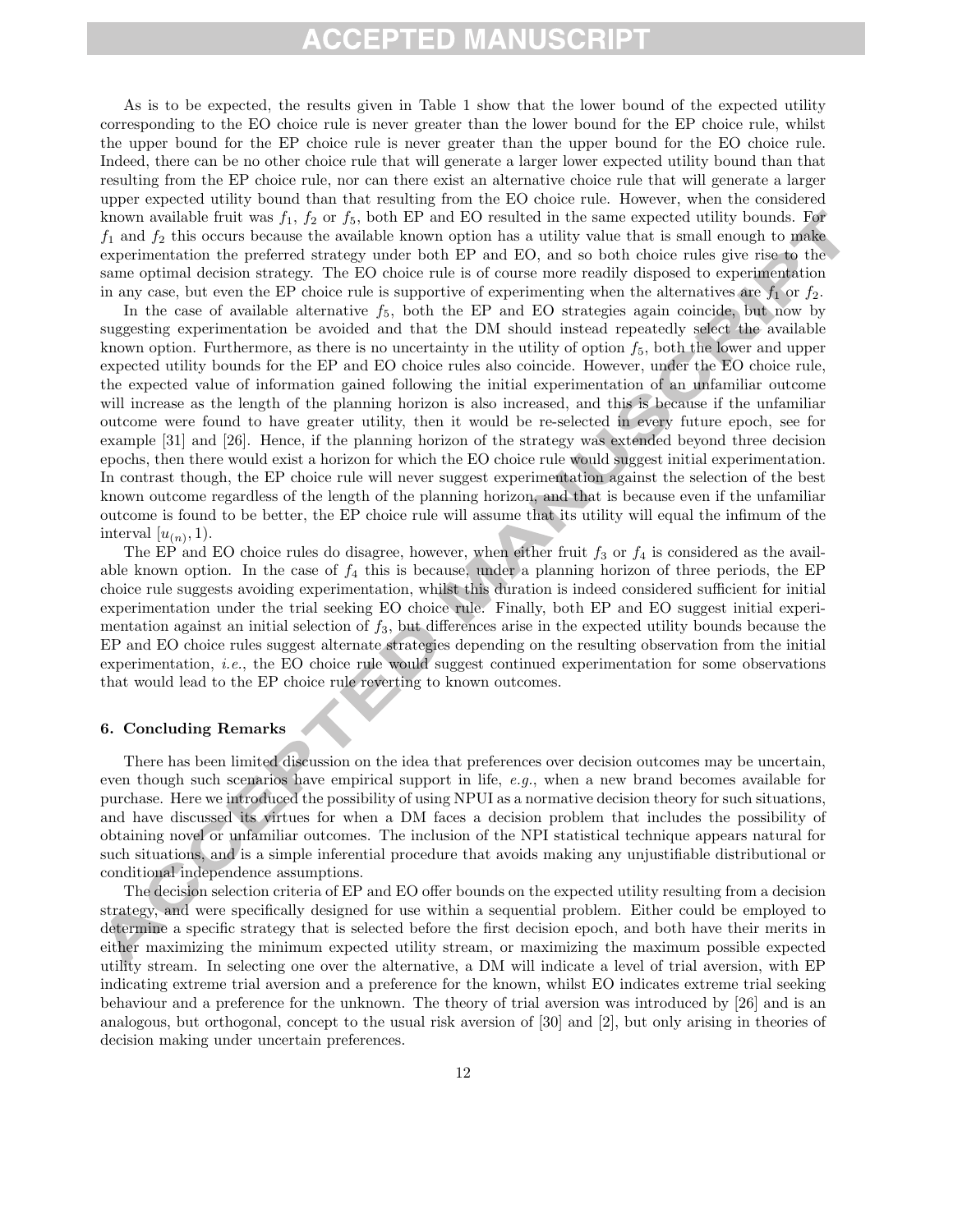A further area that could be addressed is the possibility of there being two (or more) distinct sets of outcome types, with exchangeability of outcome utility only being assumed applicable within outcome type. Following [8], given observation sets  $u_{(1)}, u_{(2)}, \ldots, u_{(n)}$  and  $v_{(1)}, v_{(2)}, \ldots, v_{(m)}$ , the lower and upper probabilities of the event that  $v_{m+1} \ge u_{n+1}$ , are as follows:

$$
\underline{P}(v_{m+1} \ge u_{n+1}) = \frac{\sum_{i,j} I_{\{v_{(i)} \ge u_{(j)}\}}}{(m+1)(n+1)}
$$
\n
$$
\overline{P}(v_{m+1} \ge u_{n+1}) = \frac{n+m+1+\sum_{i,j} I_{\{v_{(i)} \ge u_{(j)}\}}}{(m+1)(n+1)}
$$
\n(13)

In terms of utility inference, this extension of NPI is relevant when there is one group of outcomes that are considered to have exchangeable utility values (say fruits) and another distinct group of outcomes that also have their own exchangeable utility values (say vegetables), and the decision is a selection from amongst the union of the two. Unfortunately, it would appear to be first necessary to determine how differing outcome classes can be placed on a common utility scaling, for the suggestion used here of a 'hypothetical' best and worst outcome from within a single exchangeable class is no longer sufficient. The obvious extension would be to elicit relative preference between a hypothetical best outcome from one exchangeable class and the hypothetical best outcome from a second (or third *etc.*) exchangeable class, and this returns to the situation of commensurability discussed in  $[26]$ , yet such an assumption would be difficult to implement in practice.

Finally, we believe there is scope for future work by consideration of the methodology presented to a real life innovative application, and one possibility for this is the problem of deciding how long to test software before its release, *e.g.*, [29]. Here there is a clear motivation that, as software bugs and their relative impacts are discovered sequentially in the testing process, the expected bounds on the loss from any remaining undiscovered bugs (due perhaps to customer dissatisfaction resulting from faulty software) will evolve. There is then potential for developing a stopping criterion, based on the inferential framework developed here, that seeks to find an optimal trade-off between maximising reliability of the software and between reducing lost market opportunity or market share due to delayed release.

#### Acknowledgments

The authors wish to express their grateful thanks to the supportive comments and suggestions provided by Yakov Ben-Haim, and for the feedback from three anonymous referees whose comments have been beneficial in aiding presentation. B. Houlding is funded by the STATICA project, a Principle Investigator program of Science Foundation Ireland, Grant Number 08/IN.1/I1879.

#### References

- [1] Abellán, J., Baker, R.M., & Coolen, F.P.A., (2011). Maximising Entropy on the Nonparametric Predictive Inference Model for Multinomial Data. *European Journal of Operational Research, 212*, 112-122.
- [2] Arrow, K.J., (1971). *Essays in the Theory of Risk-Bearing*. Markham, Chicago.
- [3] Augustin, T., & Coolen, F.P.A., (2004). Nonparametric Predictive Inference and Interval Probability. *Journal of Statistical Planning and Inference, 124*, 251-272.
- [4] Ben-Haim, Y., Dasco, C.C., Carrasco, J., & Rajan, N., (2009). Heterogeneous Uncertainties in Cholesterol Management. *International Journal of Approximate Reasoning, 50*, 1046-1065.
- [5] Berger, J.O., (1993). *Statistical Decision Theory and Bayesian Analysis*. Springer.
- [6] Bernoulli, D., (1738). Exposition of a New Theory on the Measurement of Risk (*Translation*). *Econometrica, 22*, 22-36.
- [7] Boutilier, C., (2003). On the Foundations of Expected Expected Utility. *18th International Joint Conference on AI*, 712-717. [8] Coolen, F.P.A., (1996). Comparing Two Populations Based on Low Stochastic Structure Assumptions. *Statistics & Proba-*
- *bility Letters, 29*, 297-305.
- [9] Coolen, F.P.A., & Coolen-Schrijner, P. (2003). A Nonparametric Predictive Method for Queues. *European Journal of Operational Research, 145*, 425-442.
- [10] Coolen, F.P.A., (2006). On Nonparametric Predictive Inference and Objective Bayesianism. *Journal of Logic, Language and Information, 15*, 21-47.
- [11] Coolen, F.P.A., Houlding, B., & Parkinson, G., (2011). Considerations on Jury Size and Composition using Lower Probabilities. *Journal of Statistical Planning and Inference, 141*, 382-391.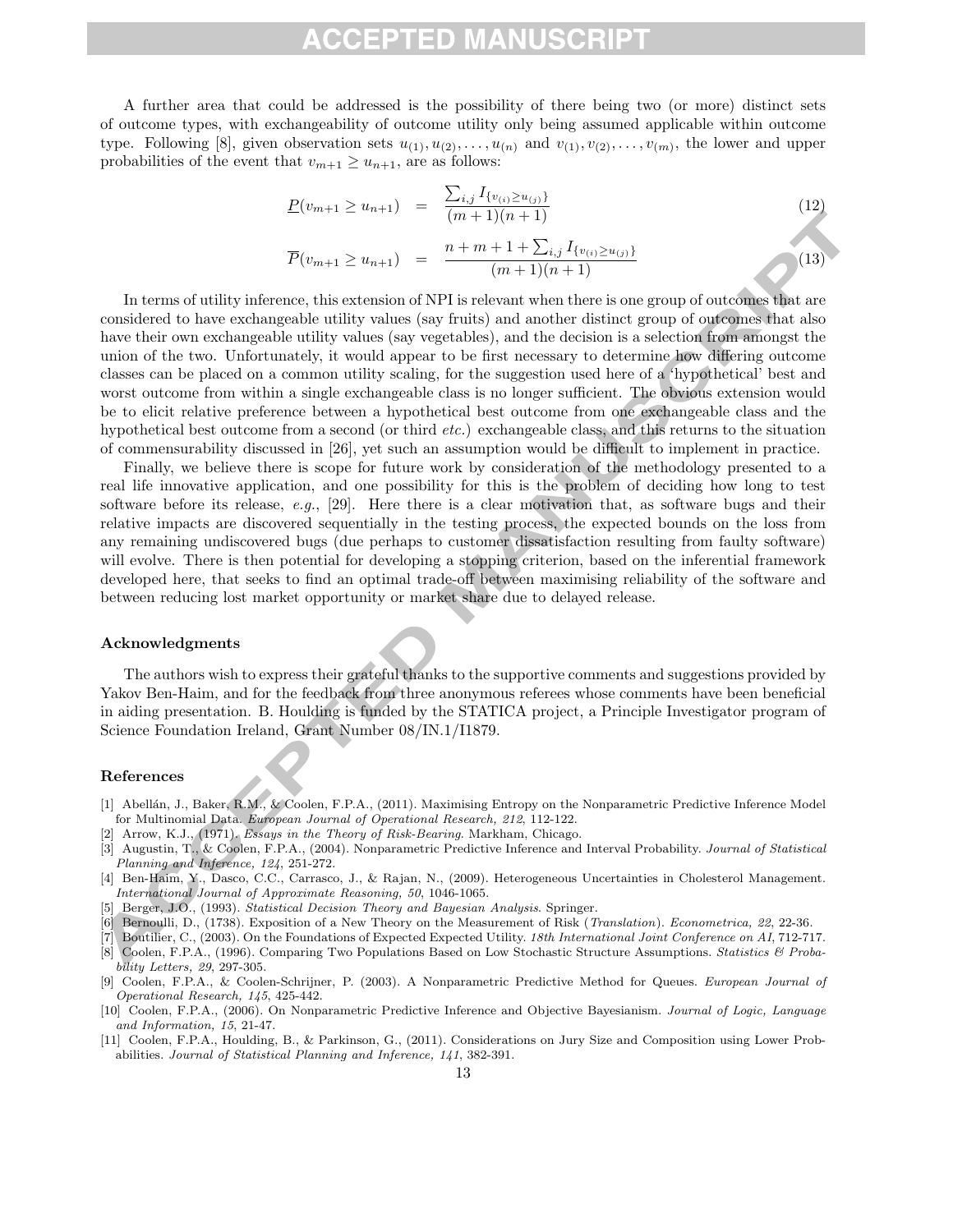- [12] Coolen-Schrijner, P., Coolen, F.P.A., & Shaw, S.C., (2006). Nonparametric Adaptive Opportunity-Based Age Replacement Strategies. *Journal of the Operational Research Society, 57*, 63-81.
- [13] Cyert, R.M., & DeGroot, M.H., (1975). Adaptive Utility. In Day, R.H., Groves, T., (Eds.), *Adaptive Economic Models* (pp. 223-246). Academic Press, New York.
- [14] de Finetti, B., (1974). *Theory of Probability* (volume 1). John Wiley and Sons.
- [15] DeGroot, M.H., (1970). *Optimal Statistical Decisions*. McGraw-Hill.
- [16] Ellsberg, D., (1961). Risk, Ambiguity, and the Savage Axioms. *The Quarterly Journal of Economics, 75*, 643-669.
- [17] Epstein, L.G., (1999). A Definition of Uncertainty Aversion. *Review of Economic Studies, 66*, 579-608.
- [18] Farrow, M., & Goldstein, M., (2006). Trade-OÆ Sensitive Experimental Design: A Multicriterion, Decision Theoretic, Bayes Linear Approach. *Journal of Statistical Planning and Inference, 136*, 498-526.
- [19] Ghiradato, P., Maccheroni, F., & Marinacci, M., (2004). DiÆerentiating Ambiguity and Ambiguity Attitude. *Journal of Economic Theory, 118*, 133-173.
- [20] Halevy, Y., (2007). Ellsberg Revisited: An Experimental Study. *Econometrica, 75*, 503-536.
- [21] Hill, B.M., (1968). Posterior Distribution of Percentiles: Bayes' Theorem for Sampling from a Population. *Journal of the American Statistical Association, 63*, 677-691.
- [22] Hill, B.M., (1988). De Finetti's Theorem, Induction, and *A*(*n*) or Bayesian Nonparametric Predictive Inference. In Bernardo, J.M. *et al.* (Eds.), *Bayesian Statistics 3* (pp. 211-241). Oxford University Press.
- [23] Hill, B.M., (1993). Parametric Models for *A*(*n*): Splitting Processes and Mixtures. *Journal of the Royal Statistical Society B, 55*, 423-433.
- [24] Houlding, B., & Coolen, F.P.A., (2007). Sequential Adaptive Utility Decision Making for System Failure Correction. *Journal of Risk and Reliability, Proceedings of the IMech E Part O, 221*, 285-295.
- [25] Houlding, B., (2008). *Sequential Decision Making with Adaptive Utility*. PhD Thesis, Department of Mathematical Sciences, Durham University.
- [26] Houlding, B., & Coolen, F.P.A., (2011). Adaptive Utility and Trial Aversion. *Journal of Statistical Planning and Inference, 141*, 734-747.
- [27] KlibanoÆ, P., Marinacci, M., & Mukerji, S., (2005). A Smooth Model of Decision Making under Ambiguity. *Econometrica, 73*, 1849-1892.
- [28] Kmietowicz, Z.W., & Pearman, A.D., (1981). *Decision Theory and Incomplete Knowledge*. Aldershot Gower.
- [29] McDaid, K., & Wilson, S.P., (2001). Deciding How Long to Test Software. *Journal of the Royal Statistical Society: Series D (The Statistician), 50*, 117-134.
- [30] Pratt, J.W., (1964). Risk Aversion in the Small and in the Large. *Econometrica, 32*, 122-136.
- [31] RaiÆa, H., & Schlaifer, R., (1961). *Applied Statistical Decision Theory*. Harvard University, Boston.
- [32] Roelofs, V.J., Coolen, F.P.A., & Hart, A.D.M., (2011). Nonparametric Predictive Inference for Exposure Assessment. *Risk Analysis, 31*, 218-227.
- [33] Savage, L.J., (1954). *The Foundations of Statistics*. John Wiley and Sons.
- [34] Schmeidler, D., (1989). Subjective Probability and Expected Utility without Additivity. *Econometrica, 57*, 571-587.
- [35] Wald, A., (1950). *Statistical Decision Functions*. John Wiley & Sons.

A COLLAR R

[36] Walley, P., (1991). *Statistical Reasoning with Imprecise Probabilities*. Chapman and Hall.